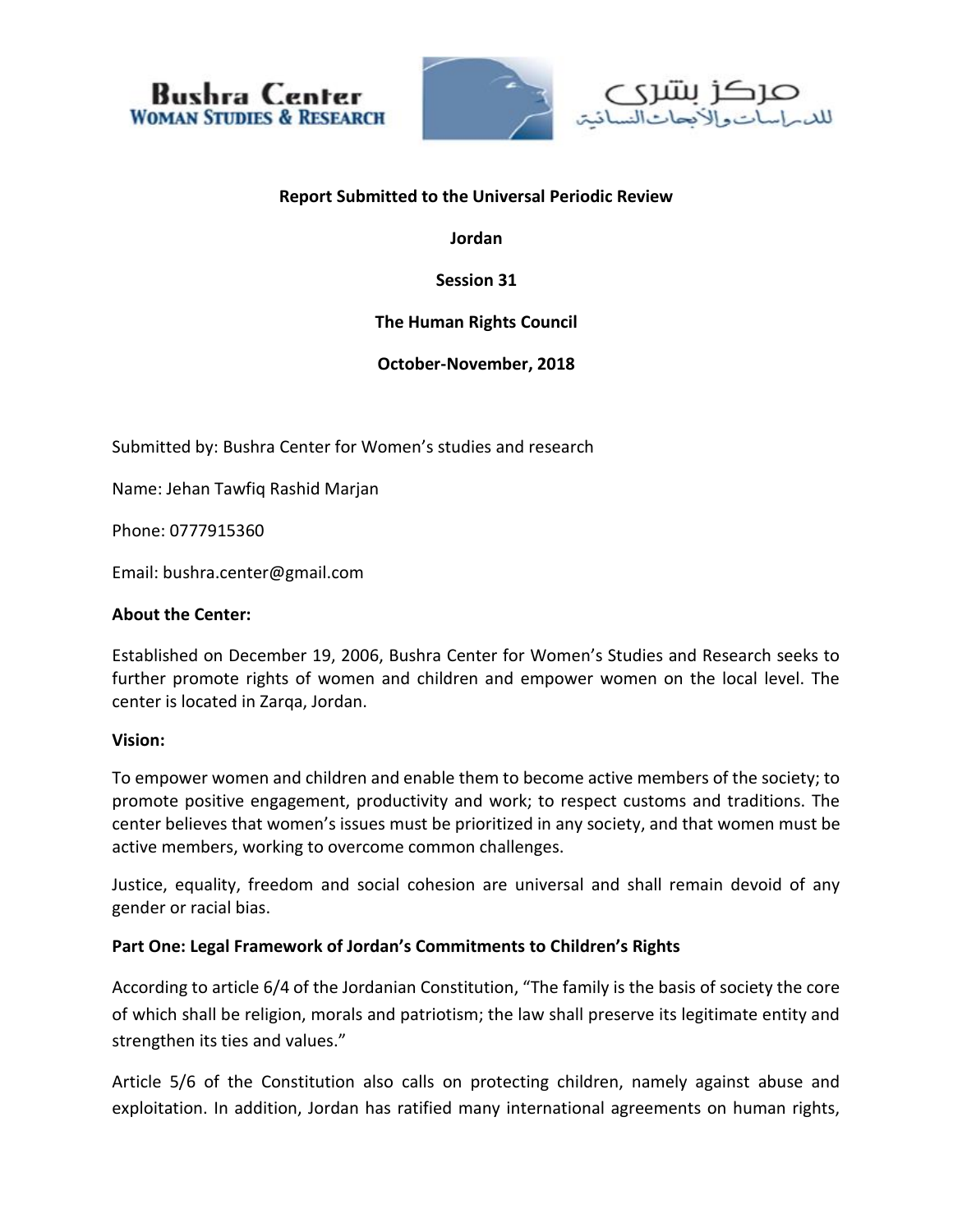



emphasizing the protection of children, seeking their best interests and maintaining the integrity of families. These include two international covenants, the Convention on the Rights of the Child, and the Convention on the Elimination of All Forms of Discrimination Against Women.

### **Part One: A Child's Right to Self-Expression and to be Heard**

According to article 12 of Convention on the Rights of the Child, "States Parties shall assure to the child who is capable of forming his or her own views the right to express those views freely in all matters affecting the child, the views of the child being given due weight in accordance with the age and maturity of the child."

It also states that "the child shall in particular be provided the opportunity to be heard in any judicial and administrative proceedings affecting the child." However, this principle is totally neglected in personal status issues, namely with regard to guardianship and custody of children.

The Personal Status Law No 36 of 2010 regulated these issues without having to consult children. It fell short of making it mandatory to take their opinions into consideration.

In its concluding observations on the combined fourth and fifth periodic reports of Jordan, the Committee on the Rights of the Child said it was concerned that "that legal and administrative proceedings do not systematically provide for the right of children to be heard and that respect for the views of children remains limited owing to traditional societal attitudes towards children, and especially girls, within the family and the community at large." <sup>1</sup>

#### **Part Two: Early Marriage**

In its article 10/B, the law allows 15-year-old minors to get married in accordance with special regulations should their marriage be necessary for their best interest. Minors, who get married as per these regulations, become fully eligible for all that pertains to marriage, divorce and their consequences.

However, article 5/6 of the Jordanian Constitution calls on the state to protect children against abuse and exploitation. Given that early marriage leads to physical, social and psychological abuse, allowing 15-year-old minors to get married contravenes the Constitution.

 $\overline{\phantom{a}}$ 

 $1$  CRC/C/JOR/CO/4-5, 8 July 2014, paragraph 23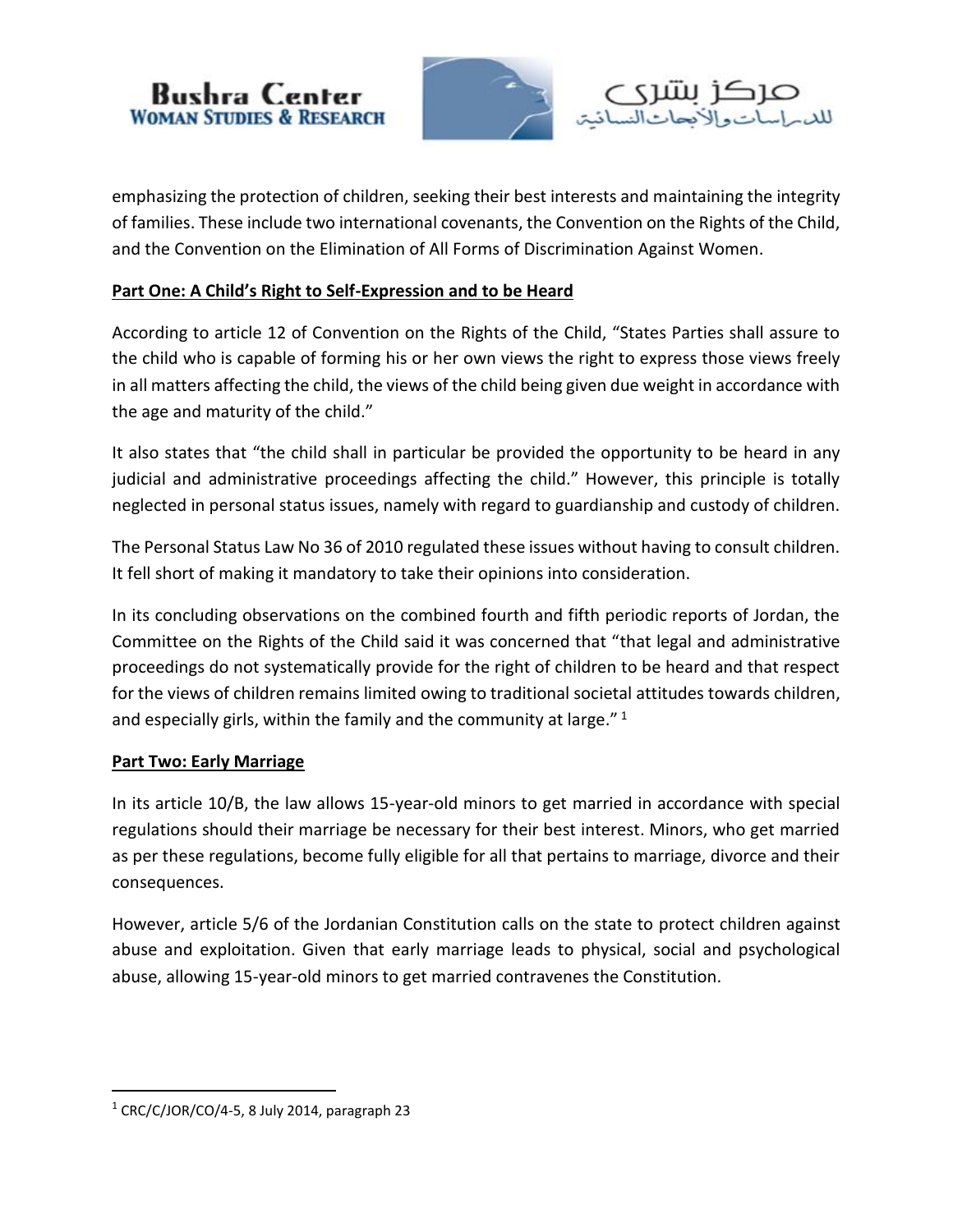



While reviewing the special regulations issued for this purpose<sup>2</sup>, we conclude that some provisions are either not enforced or ineffective. For example, article 9/A states that "the court may refer any marriage proposal for children under 18 to the reconciliation and mediation office formed under its jurisdiction". Based on this article, it becomes clear that referring these cases depends on the discretion of the judge.

Furthermore, article 4/6 of the regulation states that the court must ensure that "marriage would not prevent minors from pursuing their education." However, how can we actually ensure that minors do not drop out of school? What are the possible consequence of dropping out?

According to a study conducted by the Higher Population Council, an analysis of the 2015 Population and Housing Census revealed that the percentage of females who married in 2015 under the age of 18 to total females married in 2015 reached 18.1% on the national level compared to 11.6 % in 2011.  $3$ 

The Committee on the Rights of the Child has already expressed concerns over the rise of early marriage in state parties, as thousands of minor females continue to get married because of the extensive use of derogation and broad discretion left to chief justice and legal guardians in that respect.

In addition, situations of poverty and out-of-wedlock pregnancy often result in authorizations of such marriages.<sup>4</sup> These concerns were also stated in the concluding observations of CEDAW Committee on Jordan's sixth periodic report.<sup>5</sup>

## **Part Three: Children of Jordanian Women Married to Non-Jordanians**

Although article 6/1 of the Constitution states that "Jordanians are equal before the law", gender-based discrimination is not explicitly prohibited as a form of possible discrimination. Consequently, the Jordanian Nationality Law No 6 of 1954 did not treat Jordanian men and women equally, denying women married to non-Jordanians, the right to pass on their citizenship to their children.

 $\overline{\phantom{a}}$ 

 $2$  Regulations No 1 of 2017 on the marriage of children aged 15 (solar years) and under 18. <sup>3</sup> Higher Population Council. Child Marriage in Jordan. 2017

<http://www.hpc.org.jo/hpc/LinkClick.aspx?fileticket=cEf0RpNYj1c%3d&tabid=556&language=ar-JO>  $4$  CRC/C/JOR/CO/4-5, 8 July 2014, paragraph 33

<sup>5</sup> CEDAW/C/JOR/CO/6, 9 March 2017, paragraph 11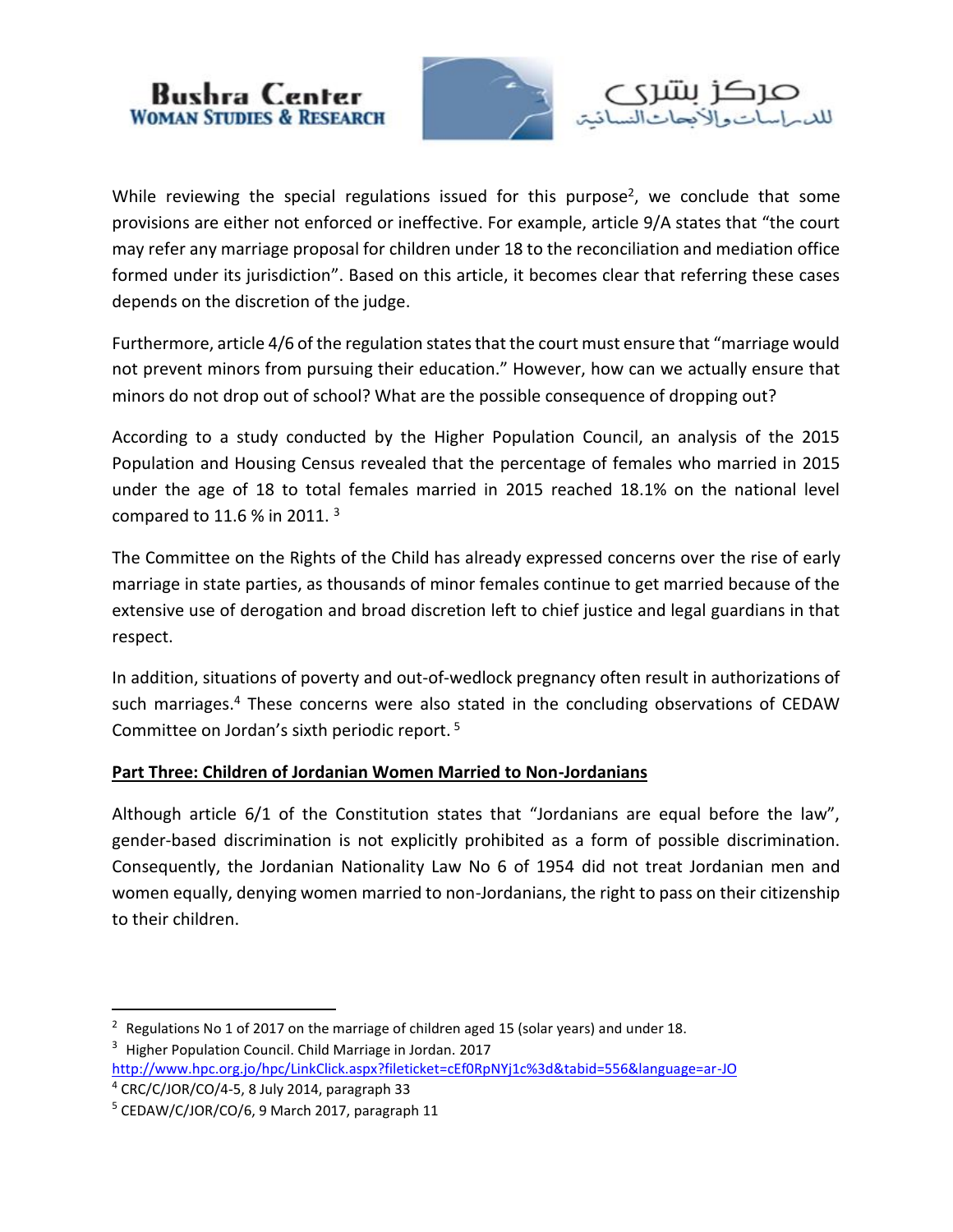



This clearly contravenes all international agreements ratified by Jordan, which explains why committees of these agreements have long been concerned about this issue.<sup>6</sup>

Following a long struggle to demand change, the cabinet issued regulations aimed at offering children of Jordanian women, born to non-Jordanian fathers, a number of privileges and facilities at the end of 2014. In order to be granted these special privileges, the following conditions apply:

- privileges are granted to male and female children of Jordanian women married to non-Jordanians
- privileges are granted to children, provided that their mothers have been residing in Jordan for at least five years
- children should have a legal residence permit
- children must be single

 $\overline{a}$ 

Should they meet these conditions, children are then given an ID card, which is expected to help them with:

- Work: children of Jordanian women married to non-Jordanians are allowed to work in professions that are exclusive to Jordanians, provided that there is no Jordanian alternative and they are exempt from work permit fees.
- Investment: they are allowed to invest and own property in the Kingdom as per relevant laws, by-laws and regulations
- Education: they are treated as Jordanians in elementary and secondary public schools.
- Health: minors, born to Jordanian mothers and residing in Jordan, can also benefit from their mothers' insurance at public hospitals and health centers as per the civil insurance regulations and bylaws.
- Driving: they are allowed to obtain a driving license, provided that they have a valid residence permit.

Children and spouses are not automatically granted the residence permit, necessary to benefit from these facilities, which renders them useless. Many people of this target group expressed disappointment after visiting government agencies, where employees seemed ill-informed on

<sup>&</sup>lt;sup>6</sup> See for example CEDAW/C/JOR/CO/6, 9 March 2017, paragraph 39 and CRC/C/JOR/CO/4-5, 8 July 2014, paragraph 15